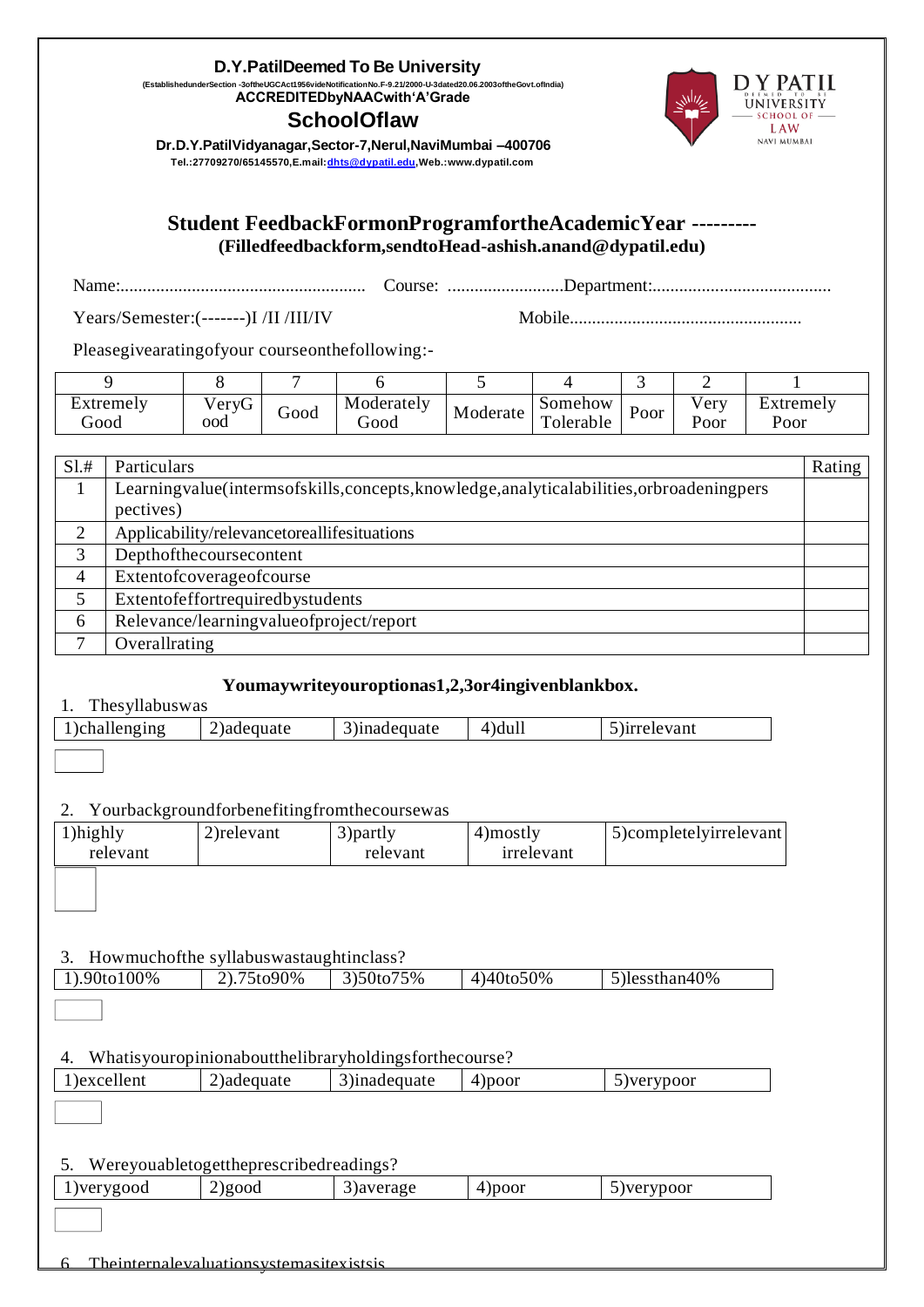| 1) very good             | 2) good | 3) average                                              | 4) poor | 5) verypoor                                                                             |
|--------------------------|---------|---------------------------------------------------------|---------|-----------------------------------------------------------------------------------------|
| 7.                       |         |                                                         |         | Inyouropinion,howmuchofthetotalweightageofacourseshouldtheinternalassessmentaccountfor? |
| 1)100%                   | 2)75%   | 3)50%                                                   | 4) 25%  | 5)below25%                                                                              |
|                          |         |                                                         |         |                                                                                         |
|                          |         |                                                         |         |                                                                                         |
| 8.                       |         | The<br>internalassessmentsystemoperated(givepercentage) |         |                                                                                         |
| 1)fairlyinhowmanycourses |         |                                                         |         | 2)unfairlyinhowmanycourses                                                              |
|                          |         |                                                         |         |                                                                                         |
|                          |         |                                                         |         |                                                                                         |
|                          |         |                                                         |         |                                                                                         |
|                          |         |                                                         |         |                                                                                         |
|                          |         |                                                         |         |                                                                                         |
|                          |         |                                                         |         |                                                                                         |
|                          |         |                                                         |         |                                                                                         |
|                          |         |                                                         |         |                                                                                         |
|                          |         |                                                         |         |                                                                                         |
|                          |         |                                                         |         |                                                                                         |
|                          |         |                                                         |         |                                                                                         |
|                          |         |                                                         |         |                                                                                         |
|                          |         |                                                         |         |                                                                                         |
|                          |         |                                                         |         |                                                                                         |
|                          |         |                                                         |         |                                                                                         |
|                          |         |                                                         |         |                                                                                         |
|                          |         |                                                         |         |                                                                                         |
|                          |         |                                                         |         |                                                                                         |
|                          |         |                                                         |         |                                                                                         |
|                          |         |                                                         |         |                                                                                         |
|                          |         |                                                         |         |                                                                                         |
|                          |         |                                                         |         |                                                                                         |
|                          |         |                                                         |         |                                                                                         |
|                          |         |                                                         |         |                                                                                         |
|                          |         |                                                         |         |                                                                                         |
|                          |         |                                                         |         |                                                                                         |
|                          |         |                                                         |         |                                                                                         |
|                          |         |                                                         |         |                                                                                         |
|                          |         |                                                         |         |                                                                                         |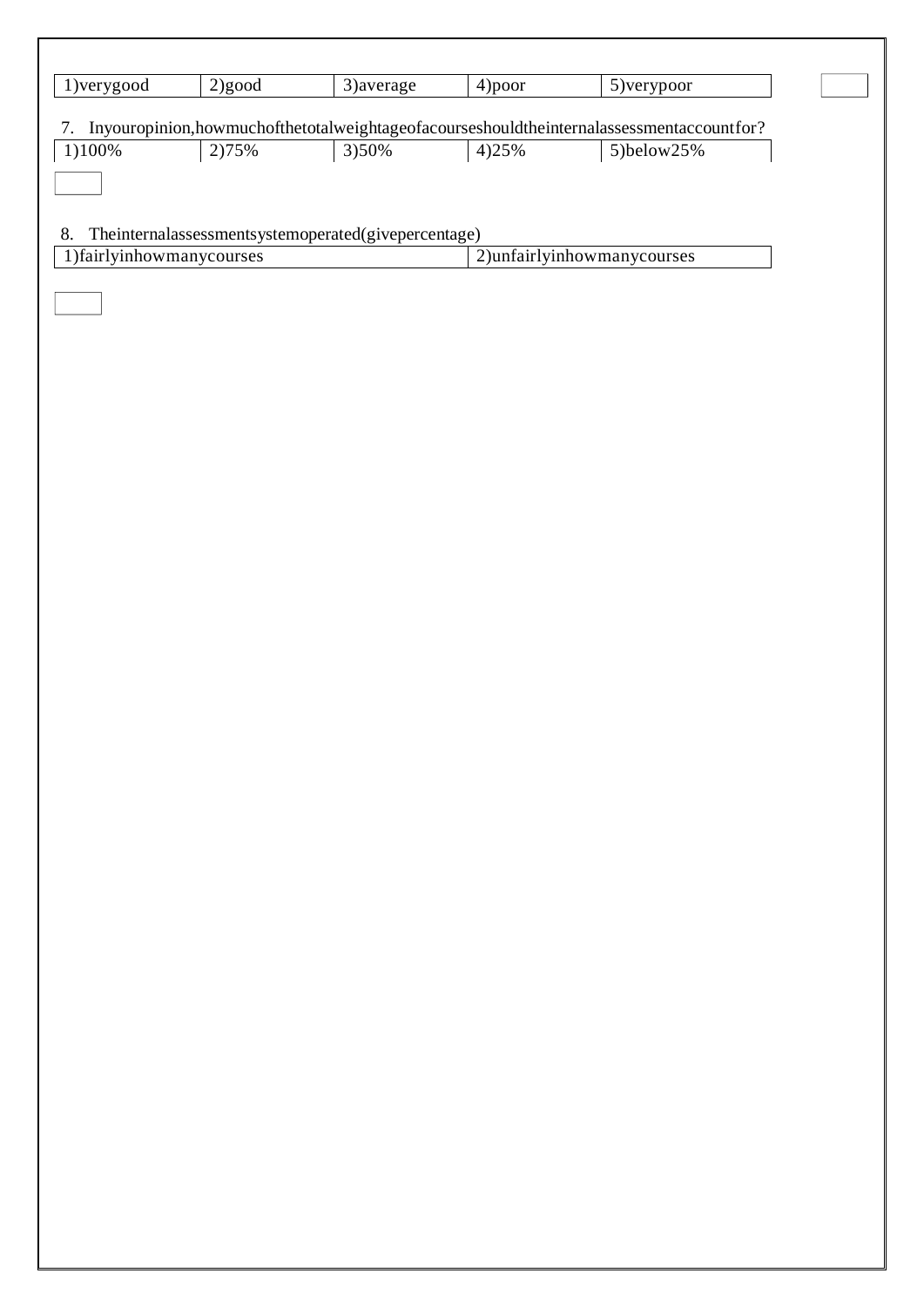| 9.                                                 | rammeis?                     | WhenyoumeetstudentswhohavetakenasimilarprogrammeatotherUniversitiesdoyoufeelthatyourprog |                 |                   |            |                |             |                  |                 |
|----------------------------------------------------|------------------------------|------------------------------------------------------------------------------------------|-----------------|-------------------|------------|----------------|-------------|------------------|-----------------|
| 1)superior                                         |                              |                                                                                          | 2) equal        |                   |            |                | 3)inferior  |                  |                 |
|                                                    |                              |                                                                                          |                 |                   |            |                |             |                  |                 |
|                                                    |                              | 10. Howdoyouratethestudent-teacherrelationshipintheSchooloflaw asawhole?                 |                 |                   |            |                |             |                  |                 |
| 1) very good                                       |                              | 2) good                                                                                  | 3) satisfactory | 4) unsatisfactory |            |                | 5) verypoor |                  |                 |
|                                                    |                              | 11. Howdoyouratethestudent-teacherrelationshipinyourdepartment?                          |                 |                   |            |                |             |                  |                 |
| 1) very good                                       |                              | 2) good                                                                                  | 3) satisfactory | 4)unsatisfactory  |            |                | 5) verypoor |                  |                 |
|                                                    |                              | 12. HowdoyoufindtheSchooloflaw administrativeoffices?                                    |                 |                   |            |                |             |                  |                 |
| 1) veryhelpful                                     |                              | 2)helpful                                                                                | 3)indifferent   | 4)unhelpful       |            |                |             | 5)cumbersome     |                 |
|                                                    |                              | 13. Whatisyourratingonhostelfacilities?                                                  |                 |                   |            |                |             |                  |                 |
| 1) very good                                       |                              | 2) good                                                                                  | 3) average      | 4) poor           |            |                | 5) verypoor |                  |                 |
|                                                    |                              |                                                                                          |                 |                   |            |                |             |                  |                 |
|                                                    |                              | 14. Howdoyouratethehealthcarefacilities?                                                 |                 |                   |            |                |             |                  |                 |
| 1) very good                                       |                              | 2) good                                                                                  | 3) average      | 4)poor            |            |                | 5) verypoor |                  |                 |
|                                                    |                              | 15. Didyouparticipateinanyoftheextracurricularactivities of the Department/Schooloflaw?  |                 |                   |            |                |             |                  |                 |
| 1) veryoften                                       |                              | 2) often                                                                                 | 3) sometimes    | 4) rarely         |            | 5) never       |             |                  |                 |
|                                                    |                              | 16. Whatwastheattitudeofteacherstoextracurricularactivities?                             |                 |                   |            |                |             |                  |                 |
| 2)indifferent<br>3) discouraging<br>1)co-operative |                              |                                                                                          |                 |                   |            |                |             |                  |                 |
|                                                    |                              | 17. HasyourtimeattheSchooloflawStudiesbeenintellectuallyenriching?                       |                 |                   |            |                |             |                  |                 |
| 1)yes                                              |                              |                                                                                          | 2) marginally   |                   |            | 3)no           |             |                  |                 |
|                                                    |                              | 18. AfterleavingtheSchoolof lawhowwillyoutalkaboutit?                                    |                 |                   |            |                |             |                  |                 |
| 1) proudly                                         |                              |                                                                                          | 2)indifferently |                   |            |                |             | 3) disparagingly |                 |
|                                                    |                              | 19. Istheinternalassessmentsystemconduciveto[tick(l])intherelevantcell]                  |                 |                   |            |                |             |                  |                 |
|                                                    |                              |                                                                                          | Highly          | Appreciably       | Moderately |                | Poorly      |                  | Notatall        |
|                                                    | Understandingthecourse       |                                                                                          |                 |                   |            |                |             |                  |                 |
|                                                    | Earlydiscoveryofdifficulties |                                                                                          |                 |                   |            |                |             |                  |                 |
|                                                    | Interactionwiththeteacher    |                                                                                          |                 |                   |            |                |             |                  |                 |
| regularwork                                        |                              |                                                                                          |                 |                   |            |                |             |                  |                 |
|                                                    | continuousselfassessment     |                                                                                          |                 |                   |            |                |             |                  |                 |
|                                                    |                              | 20. OverallRatingoftheProgramme[tick(ll)intherelevantcell]                               |                 |                   |            |                |             |                  |                 |
| SI#                                                |                              | <b>Item</b>                                                                              |                 | Verygood          | Good       | <b>Average</b> |             | Poor             | <b>Verypoor</b> |
| 1                                                  | Academiccontent              |                                                                                          |                 |                   |            |                |             |                  |                 |
| $\overline{2}$                                     |                              | Fairnessofevaluation                                                                     |                 |                   |            |                |             |                  |                 |
| 3                                                  |                              | Interactionwithfaculty                                                                   |                 |                   |            |                |             |                  |                 |
| 4                                                  |                              | Interaction withadministration                                                           |                 |                   |            |                |             |                  |                 |
| 5                                                  | Libraryfacilities            |                                                                                          |                 |                   |            |                |             |                  |                 |
| 6                                                  | Computerfacilities           |                                                                                          |                 |                   |            |                |             |                  |                 |
| $\tau$                                             | Hostelfacilities             |                                                                                          |                 |                   |            |                |             |                  |                 |
| 8                                                  |                              | Recreationalfacilities                                                                   |                 |                   |            |                |             |                  |                 |
| 9                                                  |                              | Extra-curricularactivities                                                               |                 |                   |            |                |             |                  |                 |
| 10                                                 | Sportsfacilities             |                                                                                          |                 |                   |            |                |             |                  |                 |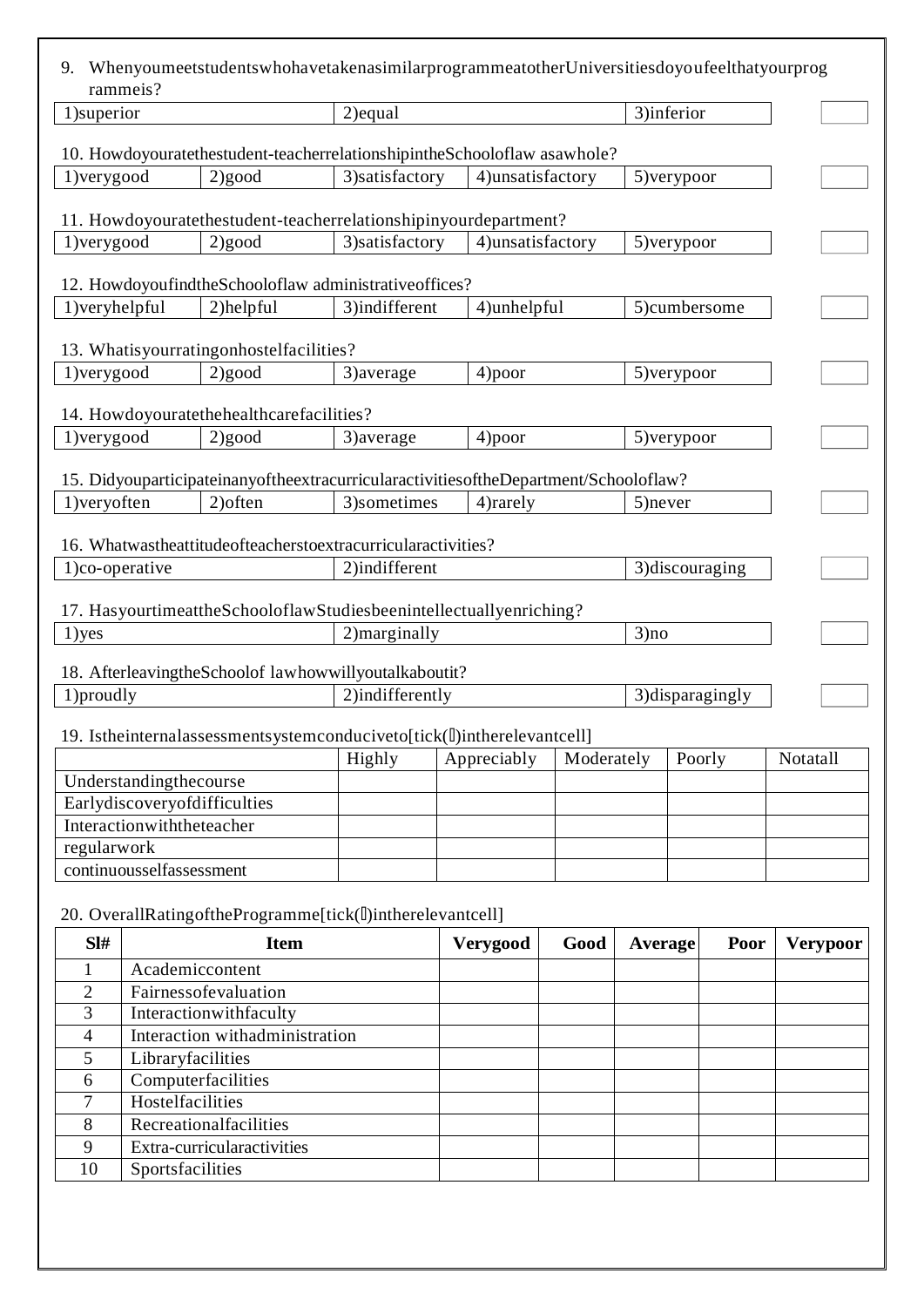| D.Y.PatilDeemed To Be University<br>(EstablishedunderSection -3oftheUGCAct1956videNotificationNo.F-9.21/2000-U-3dated20.06.2003oftheGovt.ofIndia)<br>ACCREDITEDbyNAACwith'A'Grade<br><b>SchoolOflaw</b><br>Dr.D.Y.PatilVidyanagar,Sector-7,Nerul,NaviMumbai-400706<br>Tel.:27709270/65145570, E.mail: dhts@dypatil.edu, Web.: www.dypatil.com |                     |      |                       | <b>NAVI MUMBAI</b> |  |  |
|-----------------------------------------------------------------------------------------------------------------------------------------------------------------------------------------------------------------------------------------------------------------------------------------------------------------------------------------------|---------------------|------|-----------------------|--------------------|--|--|
| <b>Questionnaire-1</b>                                                                                                                                                                                                                                                                                                                        |                     |      |                       |                    |  |  |
| QuestionnairesforFeedbackfromStudents<br>(Filledfeedbackform,sendtoHead-ashish.anand@dypatil.edu)                                                                                                                                                                                                                                             |                     |      |                       |                    |  |  |
|                                                                                                                                                                                                                                                                                                                                               |                     |      |                       |                    |  |  |
|                                                                                                                                                                                                                                                                                                                                               |                     |      |                       |                    |  |  |
| Mobile                                                                                                                                                                                                                                                                                                                                        |                     |      |                       |                    |  |  |
| Studentsarerequiredtoratethecoursesonthefollowingattributesusingthe4-pointscaleshown.Theformat<br>givenisforonecourse.Dothesameforothercoursesonseparatepage.<br>2.00<br>3.00<br>4.00                                                                                                                                                         | 1.50                |      |                       |                    |  |  |
| в                                                                                                                                                                                                                                                                                                                                             |                     |      |                       |                    |  |  |
| Good<br><b>Very Good</b>                                                                                                                                                                                                                                                                                                                      | <b>Satisfactory</b> |      | <b>Unsatisfactory</b> |                    |  |  |
| Course:I[tick(l])intherelevantcell]                                                                                                                                                                                                                                                                                                           | A                   | B    | $\mathbf C$           | D                  |  |  |
| <b>Parameters</b>                                                                                                                                                                                                                                                                                                                             | Very                | Good | Satisfactory          | Unsatisfactory     |  |  |
| 1.Depthofthecoursecontentincludingprojectwork<br>ifany                                                                                                                                                                                                                                                                                        |                     |      |                       |                    |  |  |
| 2.Extentofcoverageofcourse                                                                                                                                                                                                                                                                                                                    |                     |      |                       |                    |  |  |
| 3. Applicability/relevancetoreallifesituations                                                                                                                                                                                                                                                                                                |                     |      |                       |                    |  |  |
| 4. Learning value (interms of knowledge, concepts, ma<br>nualskills, analyticalabilities and broadening persp<br>ectives)                                                                                                                                                                                                                     |                     |      |                       |                    |  |  |
| Clarityand<br>5.<br>relevanceoftextual<br>readingmaterial                                                                                                                                                                                                                                                                                     |                     |      |                       |                    |  |  |
| 6.Relevanceofadditionalsourcematerial(Library)                                                                                                                                                                                                                                                                                                |                     |      |                       |                    |  |  |
| 7.Extentofeffortrequiredbystudents                                                                                                                                                                                                                                                                                                            |                     |      |                       |                    |  |  |
| 8. Overallrating                                                                                                                                                                                                                                                                                                                              |                     |      |                       |                    |  |  |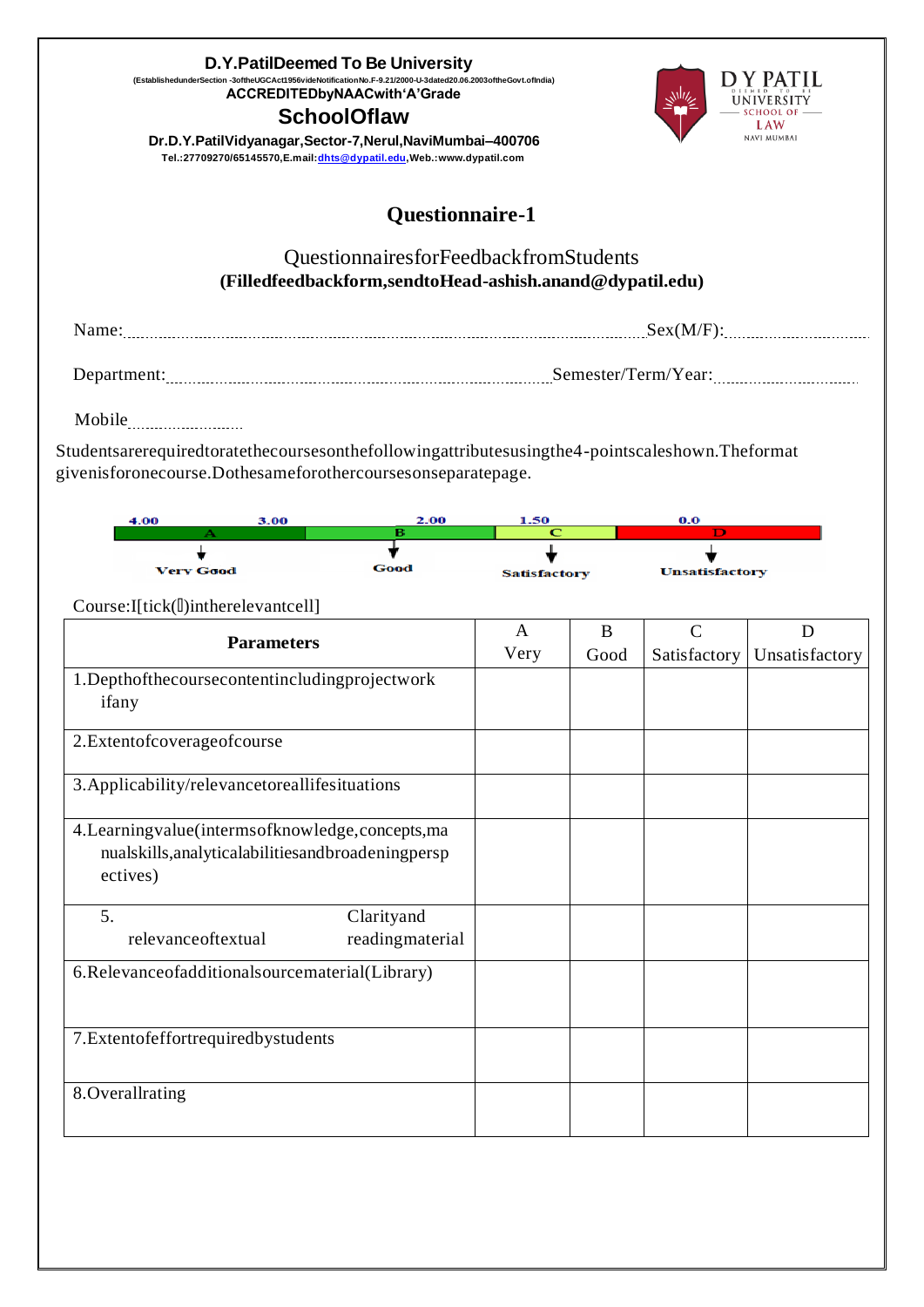

## **U** StudentFeedbackon Teachers(Separateforeach Teacher) **n (Filledfeedbackform,sendtoHead[-ashish.anand@dypatil.edu\)](mailto:ashish.anand@dypatil.edu)**

| NameoftheStudent: |                       | Sex(M/F) |
|-------------------|-----------------------|----------|
| Department:       | YearofSuperannuation: | E-mail   |
| .                 |                       | -        |

**t** Mobile..

**( E** Studentsarerequiredtoratethecoursesonthefollowingattributesusingthe4-pointscaleshown.



**S e** NameoftheTeacher:

| [Tick (l)in therelevantcell]                                           | A        | B    | $\subset$    | D              |
|------------------------------------------------------------------------|----------|------|--------------|----------------|
|                                                                        | VeryGood | Good | Satisfactory | Unsatisfactory |
| 1.Knowledgebaseoftheteacher(asperceivedbyyou                           |          |      |              |                |
|                                                                        |          |      |              |                |
| 2.CommunicationSkills(intermsofarticulationandco<br>mprehensibility)   |          |      |              |                |
| 3. If you have doubts does the teach errepeatance x plai<br>nitagain?  |          |      |              |                |
| 4. Interestgeneratedbytheteacher                                       |          |      |              |                |
| 5.Ifyour                                                               |          |      |              |                |
| classesaremisseddoestheteachertakeextralect<br>ures&coverthoseclasses? |          |      |              |                |
| 6.Isequalattentionbeing giventoallthestudents?                         |          |      |              |                |
| 7. Accessibility of the teacher in and out of                          |          |      |              |                |
| theclass(includesavailabilityoftheteachertomot                         |          |      |              |                |
| ivatefurtherstudyanddiscussionoutside                                  |          |      |              |                |
| class)                                                                 |          |      |              |                |
| 8. Ability to design quizzes /tests/assignments                        |          |      |              |                |
| /examinations andprojects                                              |          |      |              |                |
| toevaluatestudentsunderstandingofthecourse                             |          |      |              |                |
| 9. Doestheteacher comeontimefor your class                             |          |      |              |                |
| 10. Areyous atisfied by this teacher teaching you?                     |          |      |              |                |

## **0 3 o AnySuggestion/Comments:**

**h**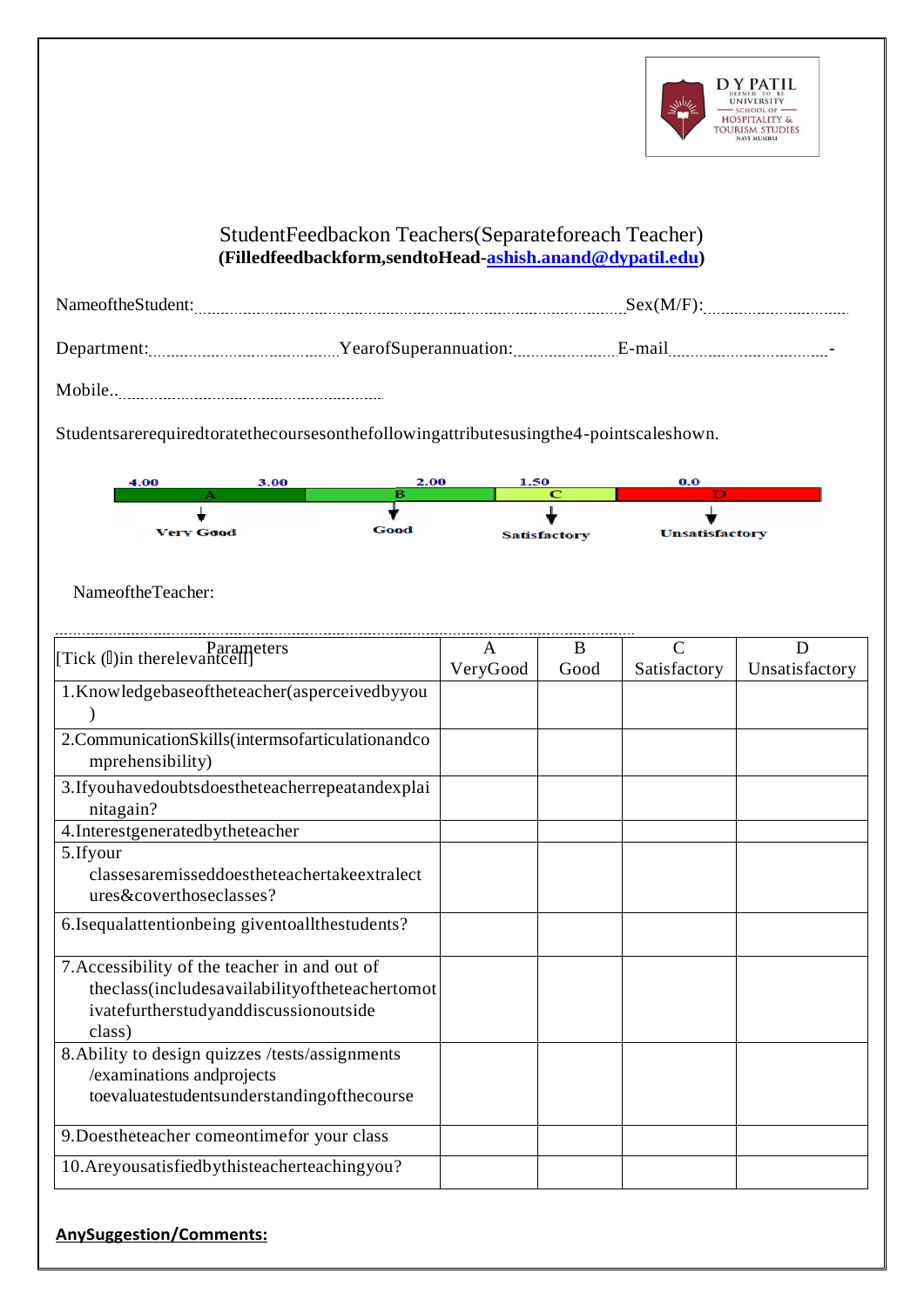

# Students'overallEvaluationofTeaching

#### **v (Filledfeedbackform,sendtoHead-ashish.anand@dypatil.edu)** [Tobefilledonlyafter Resultsareout]

| 'ameottheNtudent:Mr/Ms/Mrs<br>-------- | ----                                                                     | ′ ear<br>$\sim$ $\sim$<br>-<br>--------------<br>----- |
|----------------------------------------|--------------------------------------------------------------------------|--------------------------------------------------------|
| --------<br>------------------         | 1990<br>$\overline{\phantom{0}}$<br>--------------<br>------------------ | -------------                                          |

**y** Mobile

**h**

- **E s t** Yourresponseswillbeseenonlyafteryourcourseresultshavebeen finalisedandrecorded.
- **a b** Theinformationwillbeusedonlyfortheimprovementofthecourseandteachinginthefuture.
- **l i s** Youneednotdiscloseyournameifyoudonotwishto.
- **h e** Youmaywriteyouroptionasa,b,cordingivenblankbox.

# 1. Howwelldidtheteacherprepareforclass?

| a)thoroughly<br>b)satisfactorily<br>Doorly /<br>')notatall |
|------------------------------------------------------------|
|------------------------------------------------------------|

**i o n** 2. Howwellwastheteacherabletocommunicate?

| a)effectively                                            | b)invariably                                                                                    | c)satisfactorily                    | d)badly                                                               |  |  |  |
|----------------------------------------------------------|-------------------------------------------------------------------------------------------------|-------------------------------------|-----------------------------------------------------------------------|--|--|--|
| Didtheteacherencouragestudentparticipationinclass?<br>3. |                                                                                                 |                                     |                                                                       |  |  |  |
| a)Always                                                 | b)sooften                                                                                       | c)sometimes                         | d)rarely                                                              |  |  |  |
| 4.                                                       | If the teacherencouragestudent participation in class, which of<br>thefollowingMethodswereused? |                                     |                                                                       |  |  |  |
| a) encouraged questions                                  | b)discussioninc<br>lass                                                                         | c)discussionoutsidec<br><i>lass</i> | $\mathbf{d}$<br>discussionin<br>$A_{\text{total}}$ $A_{\text{total}}$ |  |  |  |
| .5.                                                      | Howhelpfulwastheteacherinadvising?                                                              |                                     |                                                                       |  |  |  |
| a) alwayshelpful                                         | b) oftenhelpful                                                                                 | c)sometimeshelpful                  | d)unhelpful                                                           |  |  |  |
| Wastheteacher<br>6.                                      |                                                                                                 |                                     |                                                                       |  |  |  |
| a) courteous                                             | b)strict                                                                                        | c)indifferent                       | d)rude                                                                |  |  |  |
| 7.                                                       | Didtheinternalassessmentwork?                                                                   |                                     |                                                                       |  |  |  |
| a)fairly                                                 | b) regularly                                                                                    | c)helpfully                         | d)cannotsay                                                           |  |  |  |
| 8.                                                       | Whateffectdoyouthinktheinternalassessmentwillhaveonyourcoursegrade?                             |                                     |                                                                       |  |  |  |
| a)improveit                                              | b)lowerit                                                                                       | c)noeffect                          | d)cannotsay                                                           |  |  |  |